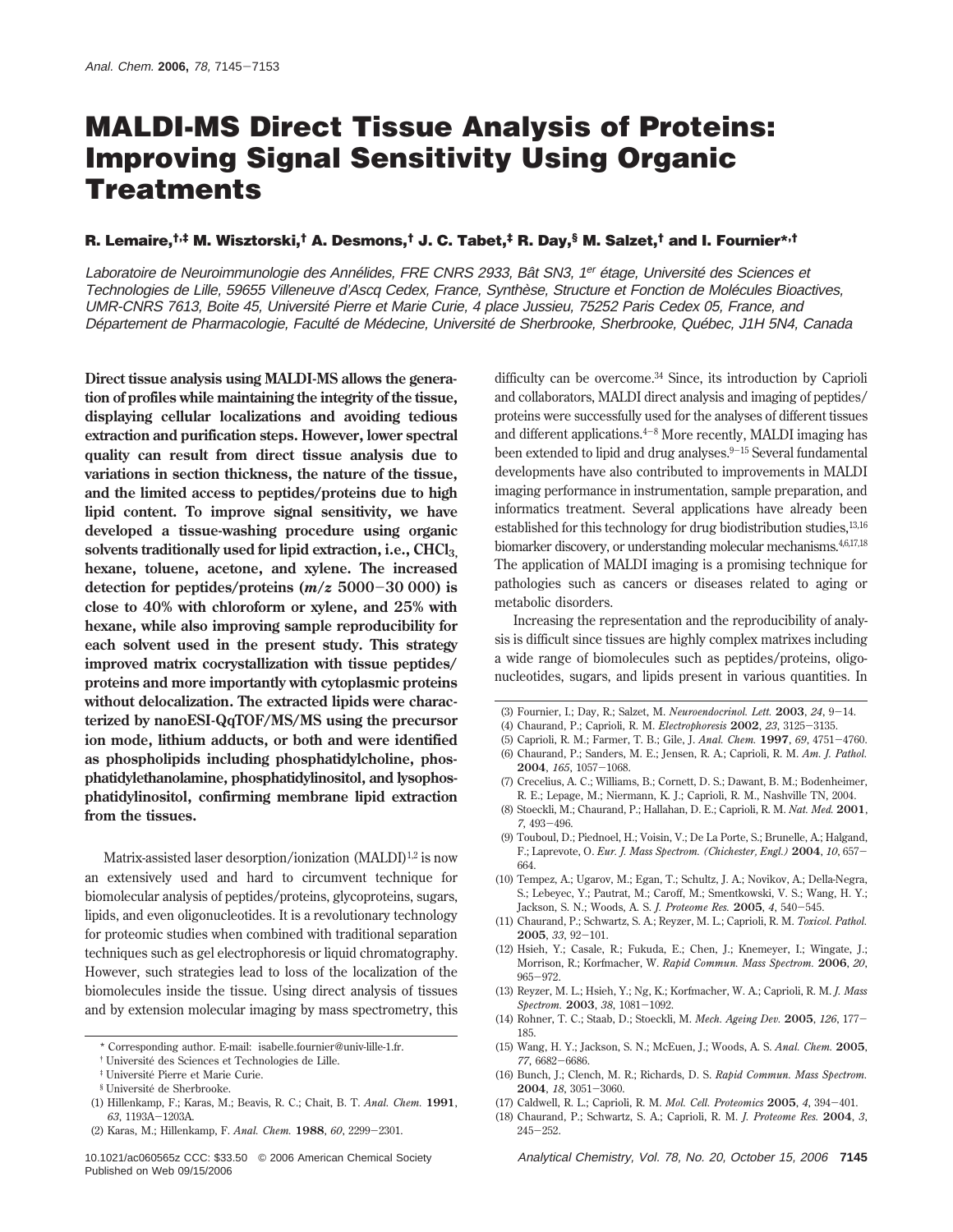this regard, tissue sections are more complex samples to analyze than separated or purified ones. For example, it is observed that analytical quality, especially for peptides/proteins, is excellent for freshly dissected tissue samples but that signal intensity decreases drastically with the length of time of conservation. Signal decrease is due to a low signal-to-noise ratio and poor reproducibility. After one-year storage, even at  $-80$  °C, it is difficult to obtain good peptide/protein spectra for tissues. This phenomenon of tissue aging must be pointed out when experiments in direct profiling or MALDI imaging are undertaken. In fact, it is not always possible to analyze freshly prepared samples especially when working in the clinical field, where samples are difficult to collect and are stored in centralized tissue repositories. It is therefore of even greater importance to find tissue treatments that can ensure a good signal for peptides/proteins from such samples by MALDI. In a previous publication, the addition of an ethanol washing step was introduced to reduce salts and hemoglobin contaminants on the tissue surface.19 To make further improvements, compatible with protein profiling, we tested washing tissues with organic solvents traditionally used for lipids extraction, e.g., chloroform,  $^{20,21}$ hexane,<sup>22</sup> or xylene. This strategy resulted in marked improvements of matrix access to peptides and proteins in the tissue sections and more particularly to the ones located in the cytoplasm without any delocalization of the proteins.

## **EXPERIMENTAL SECTION**

**Materials.** α-Cyano-4-hydroxycinnamic acid (HCCA), sinapinic acid (SA), angiotensin II, Des-Arg-bradykinin, substance P, ACTH <sup>18</sup>-39, ACTH 7-38, and bovine insulin were obtained from Sigma-Aldrich and used without any further purification. Trifluoroacetic acid (TFA) was purchased from Applied Biosystems. Acetonitrile p.a. and methanol p.a. from J. T. Baker.

**Tissue Preparation.** Adult male Wistar rats weighing 250- 350 g (animal welfare accreditation by the French ministry of the agriculture No. 04860) maintained under standard care were used. Animals were sacrificed by decapitation and immediately dissected to remove the brain. Frozen sections of 15 *µ*m were performed on a cryostat and immediately transferred onto the MALDI stainless steel plate. The matrix solution was applied to several sections after 10 min of drying at room temperature. The rest were kept for organic solvent treatments prior to matrix deposition and MALDI analysis.

**Tissue Treatment.** Tissue sections were quickly rinsed using different organic solvent. Typically, the rinsing was performed with a glass syringe, using twice  $200 \mu L$  of solvent/cm<sup>2</sup> of tissue. During the operation, the MALDI plate was inclined to drain excess solvent and remove impurities or compounds extracted by the treatment. After complete drying, matrix was applied onto the tissue and dried at room temperature before MALDI analysis.

**Mass Spectrometry. (a) MALDI-MS Direct Analysis.** MALDI-TOF mass spectra were performed on a Voyager-DE STR mass spectrometer (Applied Biosystems, Framingham, MA) with delayed extraction (DE) and a 337-nm pulsed nitrogen laser. Either

(19) Schwartz, S. A.; Reyzer, M. L.; Caprioli, R. M. *J. Mass Spectrom.* **2003**, *38*, <sup>699</sup>-708.

HCCA or SA was used at concentrations of 10 and 20 mg/mL, respectively, in acetonitrile (ACN)/0.1% TFA-H2O (2:1, v/v). Both matrixes were applied onto the tissue using a micropipet (typically 20 *µ*L for a whole rat brain slice) and then dried at room temperature. For compounds with *<sup>m</sup>*/*z*<10 000, HCCA matrix was used and external calibration was performed using a mixed solution of peptides (bradykinin 1.6 *µ*M, substance P 1.6 *µ*M, ACTH 18-391.6 *<sup>µ</sup>*M, ACTH 7-383.2 *<sup>µ</sup>*M, bovine insulin 4.8 *<sup>µ</sup>*M, and bovine ubiquitin 4.8  $\mu$ M in H<sub>2</sub>O). For higher masses, SA was preferred as matrix and hemoglobin chain  $\alpha$  (major) and hemoglobin chain  $\beta$  (major) peaks were used as internal calibrants.<sup>5</sup> Slices were visualized in the mass spectrometer using a color CCD camera (Sony). Each recorded mass spectrum is resulting from the average of 200 laser shots on the area of interest. Acquisition parameters were set as follow: HCCA matrix (mass range 1000- 10000): acceleration voltage 25 kV, first grid voltage 94%, guidewire voltage 0.05%, and extraction delay time 200 ns. SA matrix (mass range 2000-30000): acceleration voltage 25 kV, first grid voltage 94%, guide-wire voltage 0.2%, and extraction delay time 300 ns.

**(b) MALDI Imaging Experiments.** For MALDI-IMS, imaging was performed on an Ultraflex LIFT-TOFTOF (Bruker Daltonics, Bremen, DE) using the ionic matrix HCCA/ANI for peptides (below 5000 Da) in positive reflector mode15 and sinapinic acid (20 mg in ACN/TFA 0.1% in H<sub>2</sub>O (1:1,  $v/v$ )) for compounds over 5000 Da in positive linear mode. For a better crystallization on the tissue, the ionic matrix was prepared by increasing the volume of base (1.5 equiv) added in HCCA (10 mg) dissolved in a volume of 1 mL of ACN/0.1% TFA-H<sub>2</sub>O  $(2:1, v/v)$ .

Acquisition was realized using a 337-nm, pulsed nitrogen laser, with a repetition rate of 50 Hz. For images reconstruction the FlexImaging v. 1.0.6.0 software (Bruker Daltonics) was used. For positive mode, 12 000 points covering the whole slice with 100 laser shots per position were scanned. From each position, the software measures an average mass spectrum with its coordinates on the slice. Images were reconstructed using the same parameters for treated and nontreated sections.

**(c) Nano ESI-QqTOF/MS and MS/MS Experiments.** Analyses were performed on a QSTAR pulsar quadrupole timeof-flight mass spectrometer (MDS Sciex) equipped with a nanoelectrospray ion source (Proxeon Biosystems). Spectra were acquired in both the positive and negative modes after dissolving compounds in CH3OH/CHCl3 (9:1, v/v). Collision energy was set at 45 eV for collisional activation. Precursor ion scan experiments were performed in both the positive and negative mode (5 scans at 800 ms), with 0.5 amu increments, at unit resolution for the Q1 quadrupole. Acquisitions were done with Analyst QS software and treated with the same software or "*m*/*z*" (Genomic Solutions Inc.). For lithium adduct ions, samples were spiked using a 2 mM LiCl solution.

**Immunohistochemistry.** Immunohistochemistry experiments were performed according to classical protocols. Briefly, tissues were placed in 0.1 M PBS buffer (pH 7.4) at 4 °C for 30 min and then incubated at room temperature with 500 *µ*L of a second buffer (0.1 M PBS/1% BSA/1% normal goat serum/0.05% Triton X 100) for 30 min. The same buffer was used to dilute the oxytocin peptide antibody (1/200), and incubation was performed for 80 min at 30 °C. After 3 times washing in PBS, sections were

<sup>(20)</sup> Bligh, E. G.; Dyer, W. J. *Can. J. Biochem. Physiol.* **<sup>1959</sup>**, *<sup>37</sup>*, 911-917.

<sup>(21)</sup> Folch, J.; Lees, M.; Sloane Stanley, G. H. *J. Biol. Chem.* **<sup>1957</sup>**, *<sup>226</sup>*, 497- 509.

<sup>(22)</sup> Ferraz, T. P.; Fiuza, M. C.; Dos Santos, M. L.; Pontes De Carvalho, L.; Soares, N. M. *J. Biochem. Biophys. Methods* **<sup>2004</sup>**, *<sup>58</sup>*, 187-193.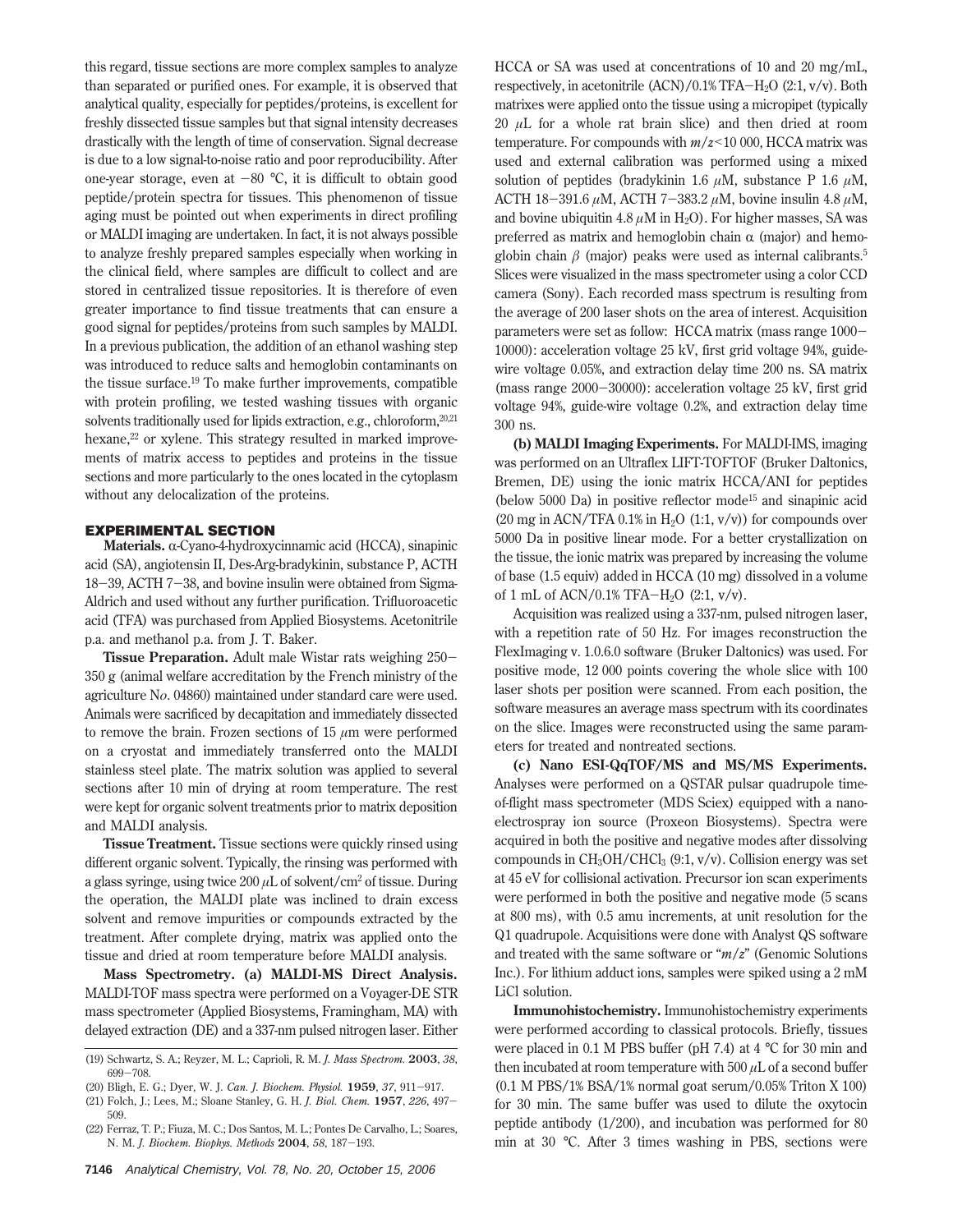

**Figure 1.** Low mass range region of the MALDI-TOF mass spectra resulting from the direct analysis in linear positive mode with HCCA as matrix of rat brain tissue sections from a tissue block conserved 6 months at  $-80$  °C.

incubated with peroxidase-conjugated secondary antibody (antirabbit IgG 1/100 developed in goat; Jackson Immunoresearch Inc. Europe Ltd.) during 80 min at 30 °C. After another 3 washing steps, the sections were incubated in 3,3′-diaminobenzidine tetrahydrochloride (DAB) with  $0,05\%$  H<sub>2</sub>O<sub>2</sub> for detection. The DAB reacts with the peroxidase group of the secondary antibody, leading to a brown precipitate. Tissues were then compared using microscopy after additional washing in phosphate buffer and ultrapure water.

The procedure and the characterization of the antioxytocin used were according to the one from Salzet et al.<sup>23</sup>

## **RESULTS AND DISCUSSION**

The following organic solvents, chloroform, hexane, acetone, toluene, and xylene, were tested on rat brain tissue sections. Tissues were stored  $(-80 \degree C \text{ storage})$  for periods ranging from freshly dissected to one-year storage, from which signals for peptides/proteins were very weak when compared to freshly dissected slices. The main difficulty with these experiments was linked to variations between animals and in the chemical composition of the different areas of the brain. Thus, care was taken to analyze the same area of each section on adjacent sections. To obtain a statistical analysis, experiments were repeated at least 5 times for each parameter. The first set of experiments was performed using HCCA as the matrix. In general, for long storage after treatment, the analyses revealed a signal increase in peptides/proteins as compared to untreated samples for all solvents. A more detailed inspection of the mass spectra clearly shows a major signal decrease in the mass range 500-1000 for all solvents (Figure 1). This effect is particularly visible in chloroform-treated tissue. Signal loss in this region could be attributed to reduction of lipids by chloroform extraction, which is in good agreement with the chemistry of lipid extraction<sup>24-26</sup> and lipid direct analysis.27,28 It must be noted that partial lipid removal simplifies the MALDI mass spectra in the low-mass range, thus allowing the identification of low-mass peptides that were masked by the high abundance of lipid peaks. As shown in Figure 1, the peak profiles are slightly different depending on the solvent use, which suggests specific extraction of certain classes of lipids depending on the treatment.

To study the increase of signal intensity in the mass ranges corresponding to proteins, experiments were repeated with SA as a matrix. This experimental set confirmed the increase in peak intensities for the mass range 5000-30 000 with chloroform and xylene showing a particularly clear effect (Figure 2) in comparison to untreated tissues. Table 1 summarizes the averaged results for all experiments. From the mass spectra (Figure 2), increased intensity is clearly observed after solvent treatment of the tissue. Table 1 also shows an increase in the number of detected compounds. On average, 26 more compounds were detected after

<sup>(24)</sup> Hsu, F. F.; Turk, J. *J. Am. Soc. Mass Spectrom.* **<sup>2000</sup>**, *<sup>11</sup>*, 892-899.

<sup>(25)</sup> Hsu, F. F.; Turk, J. *J. Am. Soc. Mass Spectrom*. **<sup>2000</sup>**, *<sup>11</sup>*, 986-999.

<sup>(26)</sup> Hsu, F. F.; Turk, J. *J. Am. Soc. Mass Spectrom.* **<sup>2003</sup>**, *<sup>14</sup>*, 352-363.

<sup>(27)</sup> Jackson, S. N.; Wang, H. Y.; Woods, A. S. *Anal. Chem.* **<sup>2005</sup>**, *<sup>77</sup>*, 4523- 4527.

<sup>(23)</sup> Salzet, M.; Wattez, C.; Slomianny, M. C. *Comp. Biochem. Physiol. Comp. Physiol.* **<sup>1993</sup>**, *<sup>104</sup>*, 75-81.

<sup>(28)</sup> Jackson, S. N.; Wang, H. Y.; Woods, A. S. *J. Am. Soc. Mass Spectrom.* **2005**, *<sup>16</sup>*, 2052-2056.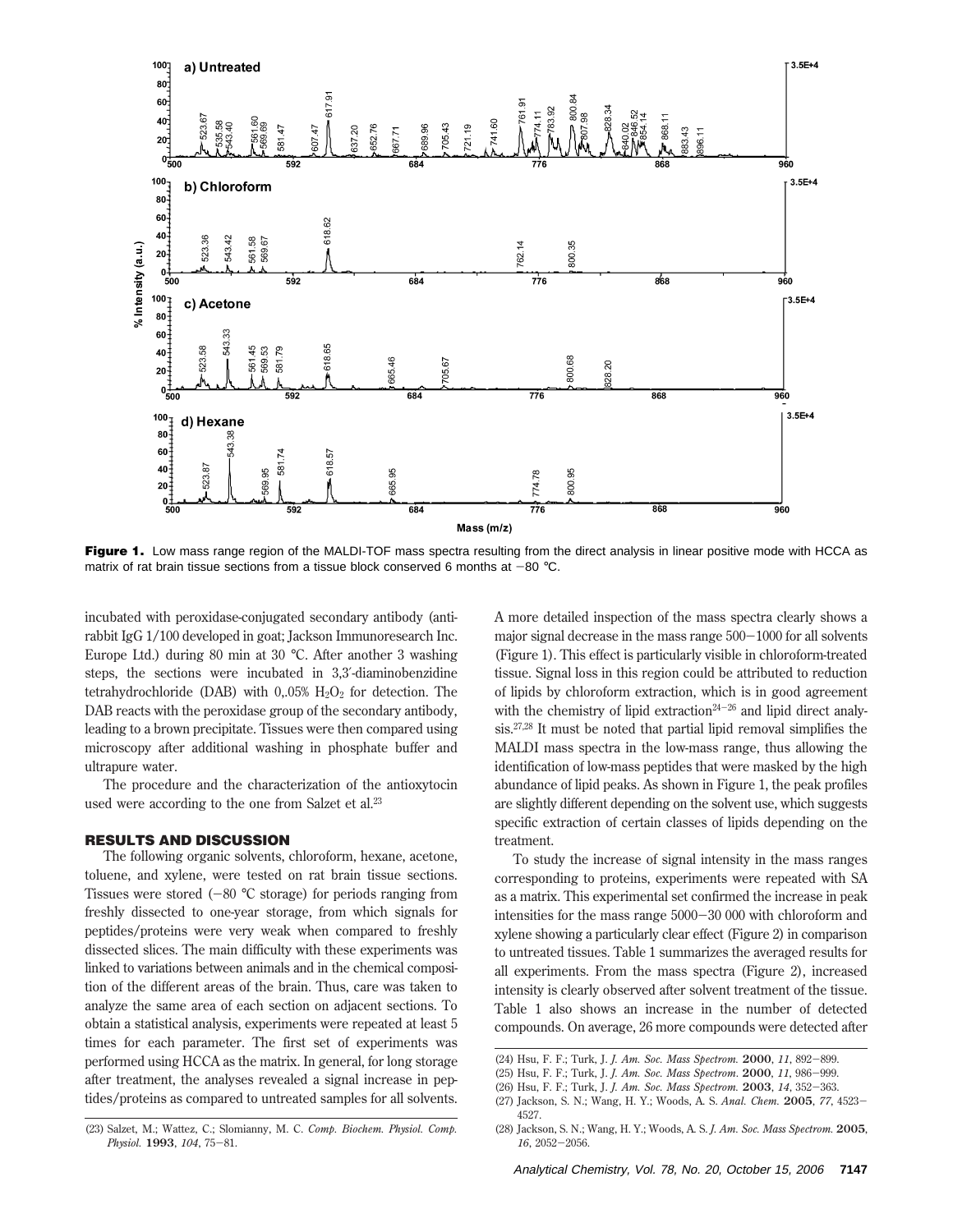

**Figure 2.**  $m/z > 5000$  region of the MALDI-TOF mass spectra resulting from the direct analysis in linear positive ion mode with SA as matrix of rat brain tissue sections from a tissue block conserved 6 months at  $-80$  °C. (a) Untreated sample, after tissue treatment with (b) chloroform and (c) xylene (the arrows indicate the peaks corresponding to hemoglobin  $\alpha$  chain (major) or H $\alpha$  and hemoglobin  $\beta$  chain (major) or H $\beta$  used as internal calibrants).

#### **Table 1. Average Number of Detected Compounds, Standard Deviation, and Calculated Increase Detection for Peptides/Proteins of <sup>m</sup>/<sup>z</sup>** >**<sup>5000</sup> Determined from the Mass Spectra Recorded on Untreated Rat Brain Sections versus Organic Solvent Treated Ones**

| treatment                                  | $n^a$ | no. of detected<br>compds | standard<br>deviation (%) | increase in<br>detection (%) |  |
|--------------------------------------------|-------|---------------------------|---------------------------|------------------------------|--|
| chloroform                                 | 10    | 81                        | 22                        | 34                           |  |
| hexane                                     | 5     | 75                        | 28                        | 25                           |  |
| toluene                                    | 5     | 68                        | 22                        | 13                           |  |
| xylene                                     | 5     | 86                        | 13                        | 44                           |  |
| acetone                                    | 5     | 64                        | 29                        |                              |  |
| untreated                                  | 10    | 60                        | 34                        |                              |  |
| <sup><i>a</i></sup> Number of experiments. |       |                           |                           |                              |  |

treatment with xylene and 21 more with chloroform, for an increase in detection of peptides/proteins of 44 and 34%, respectively. A decrease in standard deviations and an improvement in reproducibility were registered after treatment of the tissue for all solvents tested. The same trend was observed when treating freshly dissected tissues. However, the effect was less significant for these tissues and was more dependent on the rat brain region

probed; i.e., it presumably depended on the lipid versus peptide/ protein composition of the region. Hence, increase in protein detection is directly related to lipid decrease, presumably due to lipid extraction, giving easier access to intracellular proteins by breaching the cell membrane. To optimize protein analyses, detected peak numbers and intensities were studied as a function of the solvent volume used for the rinsing step. Volumes of 50- 500 *µ*L were tested. Treatment times were not considered as a variable due to the high volatility of some solvents. Under our experimental conditions, we did not observe major differences with increased volumes. A solvent volume of 200 *µ*L/cm2 appeared to be sufficient for optimal results. On the other hand, the washing procedure has to be repeated twice to get optimal reproducibility. Rinsing of the sample was preferred to dipping in bath of solvent to avoid loss of tissue, through detachment from the support. Since ethanol tissue treatment was previously described by Schwartz et al.19 to remove salts, we therefore compared ethanol treatment to chloroform and xylene treatments (Figure 3). Our data show that signal intensity, signal-to-noise ratio, and number of peaks were always higher using either xylene or chloroform.

Considering each of the solvent properties, we conclude that improved detection and reproducibility is related to the decreased lipid levels in the tissue sections. However, since low-abundance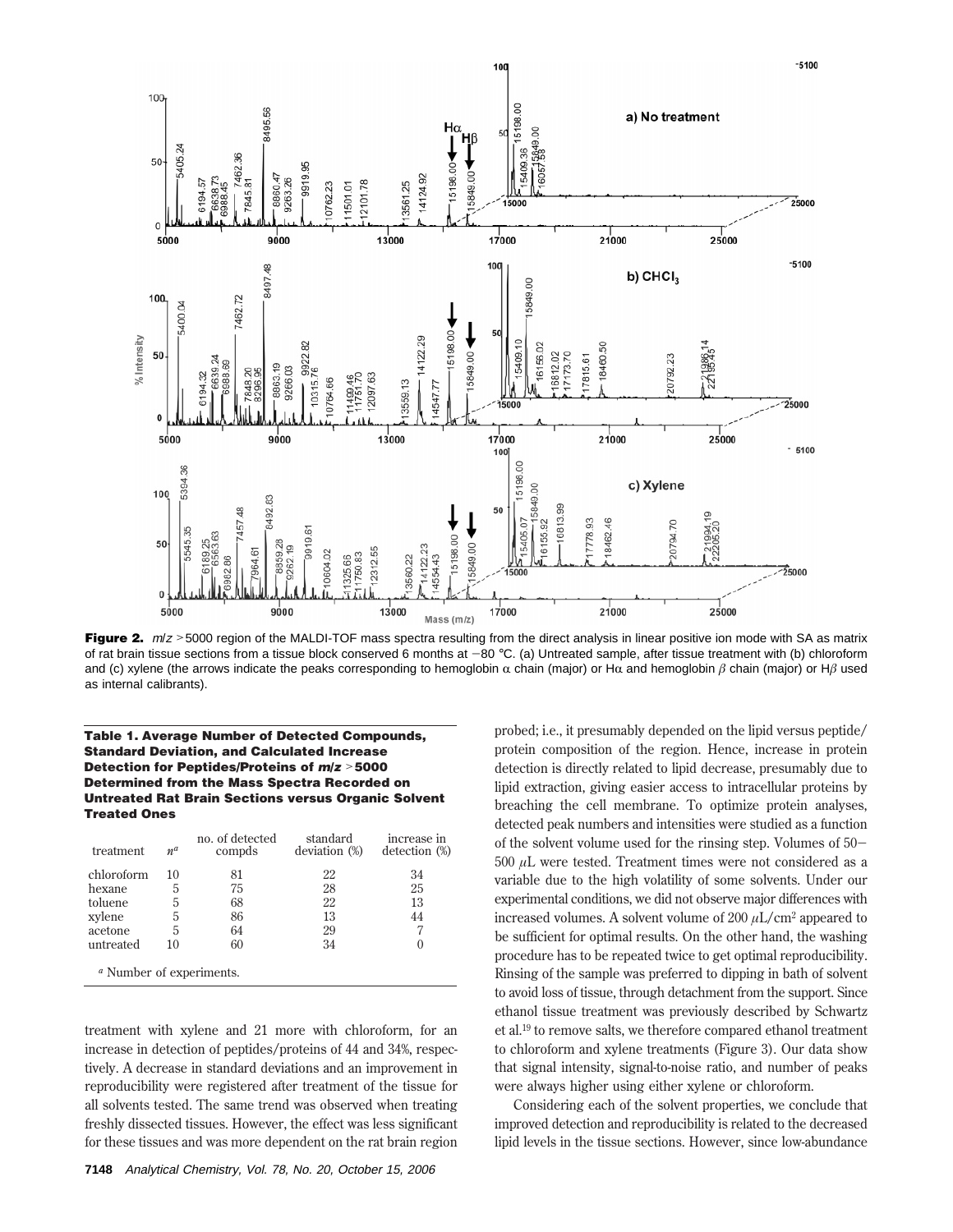

Figure 3.  $m/z > 3000$  region of the MALDI-TOF mass spectra resulting from the direct analysis in linear positive ion mode with SA as matrix of rat brain tissue sections from a tissue block conserved 6 months at  $-80$  °C, after tissue treatment with (a) 80% ethanol, (b) chloroform, and (c) xylene (the arrows indicate the peaks corresponding to hemoglobin  $\alpha$  chain (major) or H $\alpha$  and hemoglobin  $\beta$  chain (major) or H $\beta$  used as internal calibrants).



Figure 4. MALDI-TOF mass spectra using HCCA as matrix in the linear positive mode of the chloroform rinsing solution collected after tissue treatment. (A)  $400-6000$  and (B)  $400-1000$  m/z.

peaks corresponding to lipids remain observable on the mass spectra (Figure 1), washing did not allow the total removal of lipids. We conclude that increased detection is most likely due to the opening of the lipidic bilayer and that the solvent acts more as a "peeling" agent. This effect would permit a better cocrystallization of peptides/proteins contained in the cytoplasm within the MALDI matrix crystals.

To evaluate the validity of this hypothesis, washing solutions were analyzed after tissue treatment. Five rinsing solutions of each solvent were collected after the tissue treatment. The solutions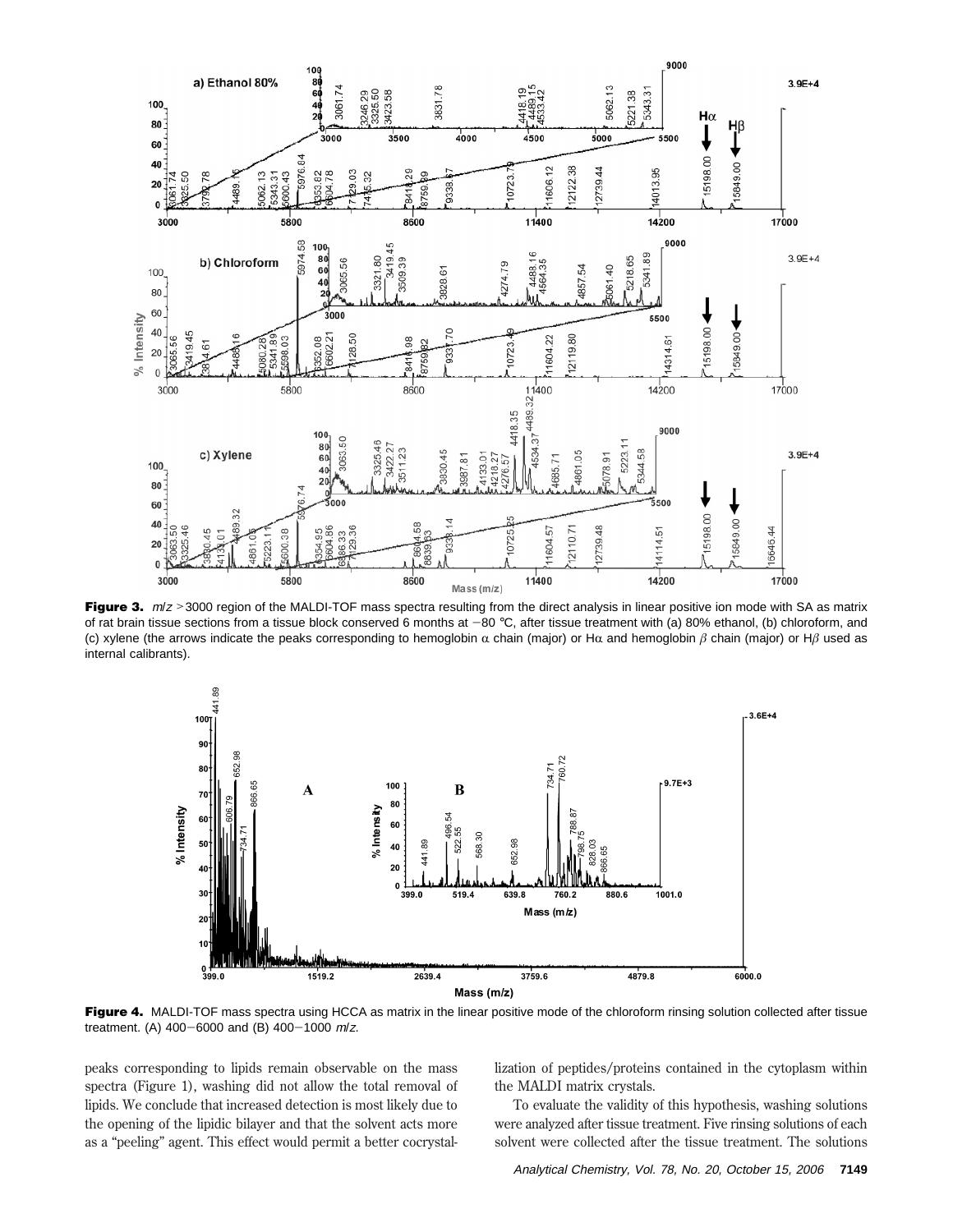

**Figure 5.** CID precursor ion spectra using nanoESI-QqTOF by analyzing the extracts collected after tissue treatment with chloroform for (a)  $m/z$  184 (phosphatidylcholine) in positive mode, (b)  $m/z$  192 (phophatidylserine) with lithium adducts in positive mode, and (c)  $m/z$  196 (phosphatidylethanolamine or plasmonylethanolamine) in negative mode.

were evaporated under a  $N_2$  stream, dissolved in chloroform/ methanol, and then analyzed by MALDI-TOF and nanoESI-QqTOF. MALDI-TOF analyses were performed with both HCCA and SA matrixes. In none of the cases, did we observe peptide/ protein peaks that would usually be seen in the tissue section as shown in Figure 4A for chloroform with HCCA as matrix. On the other hand, the presence of lipids was confirmed for all solvents. Also shown in Figure 4B for chloroform with HCCA, lipids peaks are observed in the 400-1000 mass range and signals around *<sup>m</sup>*/*<sup>z</sup>* 800 are characteristic of phospholipids. The large number of lipids detected in one extract suggests the presence of a different class of lipids. A more detailed characterization of these lipids present in the chloroform extract was undertaken on a nanoESI-QqTOF by studying their CID spectra. As previously described, $29-31$ differentiation in lipid forms can be achieved on the basis of characteristic product ions. Phosphatidylinositol (PI) and lisophosphatidylinositol (LPI) present a specific fragment ion at *m*/*z*

241, plasmenylethanolamine (PlsEtn) and phosphatidylethanolamine (PtdEtn) at *m*/*z* 196, and phosphatidylcholine (PC) at *m*/*z* 184. By performing precursor ion scan mode analysis, each form of lipids can be assigned. In the case of the phosphatidylserine family (PSer), only neutral loss allows the identification of these compounds. As neutral loss mode is not available on a QTOF instrument, lithium salts were used to form lithium adducts and obtain a characteristic fragment at *m*/*z* 192 as described by Ekroos et al.32 Figure 5 presents the CID ion precursor spectra obtained for precursor ions corresponding to PC, PlsEtn, PtdEtn, and PSer families. For each type of lipid, several compounds are identified. PlsEtn can be distinguished from PtdEtn on the base of the molecular mass and the absence of detection of the second acyl group in MS/MS mass spectra (Figure 6a) as described in the work of Brouwers et al.<sup>33</sup> The position of the fatty acyl group on the glycerol backbone chain was elucidated according to the works

<sup>(29)</sup> Han, X.; Gross, R. W. *Mass Spectrom. Rev.* **<sup>2005</sup>**, *<sup>24</sup>*, 367-412. (30) Murphy, R. C.; Fiedler, J.; Hevko, J. *Chem. Rev.* **<sup>2001</sup>**, *<sup>101</sup>*, 479-526. (31) Pulfer, M.; Murphy, R. C. *Mass Spectrom. Rev.* **<sup>2003</sup>**, *<sup>22</sup>*, 332-364.

<sup>(32)</sup> Ekroos, K.; Chernushevich, I. V.; Simons, K.; Shevchenko, A. *Anal. Chem.* **<sup>2002</sup>**, *<sup>74</sup>*, 941-949.

<sup>(33)</sup> Brouwers, J. F.; Vernooij, E. A.; Tielens, A. G.; van Golde, L. M. *J. Lipid Res.* **<sup>1999</sup>**, *<sup>40</sup>*, 164-169.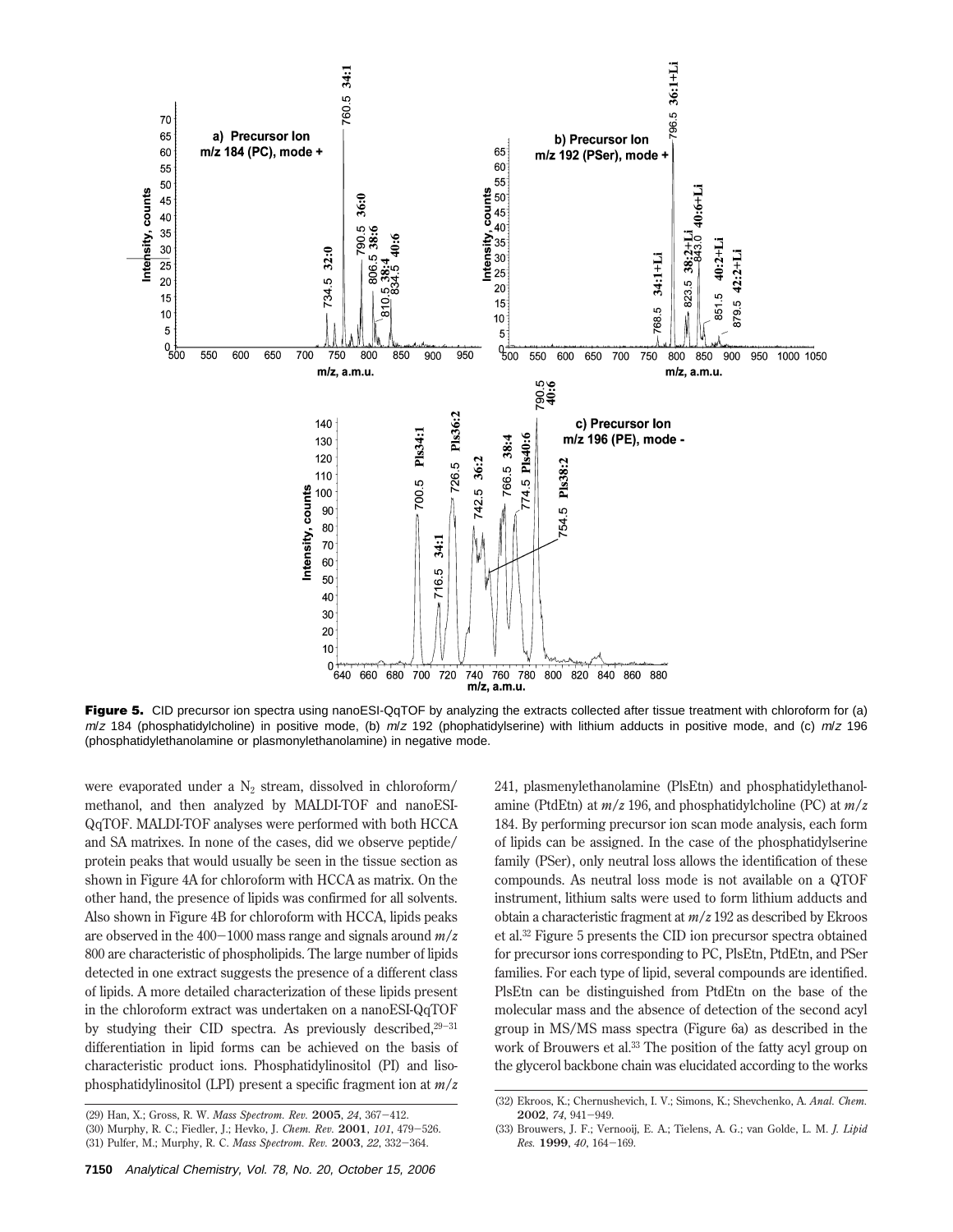

**Figure 6.** CID product ion spectra obtained on a nanoESI-QqTOF by analyzing the extracts collected after tissue treatment with chloroform.

of Hsu and Turk<sup>24-26</sup> by performing CID parent ion scan as presented in example for PSer 18:0/22:6 (Figure 6b) and PI 16: 0/20:4 (Figure 6c). Most abundant identified lipids are summarized by class in Table 2. Several sulfatides were also detected but in lower abundance (data not shown). For the other solvents including xylene, the same lipids were identified. As expected, the abundant detection of phospholipids confirms that treatments specifically remove lipids from tissue surface, especially membrane lipids. Moreover, PtdEtn and Pser are known to be present in high concentration in the inner monolayer of plasma membranes, while PC is dominant in the outer monolayer.<sup>29</sup> But, more specific lipids such as PlsEtn known to be very abundant in neuronal cells<sup>31</sup> were also detected.

Finally, analyses of the wash solutions from treated tissue show that no peptides/proteins are extracted from the tissue. On the contrary, many phospholipids are present, from both the outer and inner cellular membranes, confirming the hypothesis that lipid bilayer opening by the solvent facilitates matrix access to intracellular peptides/proteins for cocrystallization. Tissue treatment with solvents such as chloroform is advantageous when compared to other strategies19 based on the reduction of salts using ethanol or other types of alcohols. Indeed, using this approach, in our experience, results in extraction of hydrophilic peptides/proteins and explains the reduction of hemoglobin signal,<sup>19</sup> whereas such



| m/z   | polarity                 | identified lipid <sup>a</sup>          | precursor ion                                            |
|-------|--------------------------|----------------------------------------|----------------------------------------------------------|
| 569.5 |                          | 16:1-LPI                               | $m/z$ 241 characteristic                                 |
| 571.5 |                          | 16:0-LPI                               | product ion of $[M - H]$ <sup>-</sup>                    |
| 599.5 |                          | $18:0-LPI$                             | PI and LPI families                                      |
| 619.5 |                          | 20:4-LPI                               |                                                          |
| 655.5 | —                        | 22:0-PI                                |                                                          |
| 857.5 |                          | 16:0/20:4-PI                           |                                                          |
| 885.5 | —                        | $18:0/20:4-PI$                         |                                                          |
| 909.5 |                          | $40:6$ -PI                             |                                                          |
| 700.7 |                          | 34:1-PlsEtn                            | $m/z$ 196 characteristic                                 |
| 716.5 | —                        | 34:1-PtdEtn                            | product ion of $[M - H]$ <sup>-</sup>                    |
| 726.5 |                          | 36:2-PlsEtn                            | PlsEtn and PtdEtn families                               |
| 742.5 | —                        | 36:2-PtdEtn                            |                                                          |
| 746.5 |                          | 16:0/22:6-PlsEtn                       |                                                          |
| 750.5 |                          | 38:4-PlsEtn                            |                                                          |
| 754.5 |                          | 38:2-PlsEtn                            |                                                          |
| 766.5 | —                        | 18:0/20:4-PtdEtn                       |                                                          |
| 774.5 | —                        | 40:6-PlsEtn                            |                                                          |
| 790.5 | $\overline{\phantom{0}}$ | 18:0/22:6-PtdEtn                       |                                                          |
| 734.5 | $^{+}$                   | 16:0/16:0-PC                           | $m/z$ 184 characteristic                                 |
| 760.5 | $+$                      | 16:0/18:1-PC                           | product ion of $[M + H]$ <sup>+</sup> PC                 |
| 790.5 | $^{+}$                   | 36:0-PC                                |                                                          |
| 806.5 | $^{+}$                   | 38:6-PC                                |                                                          |
| 810.5 | $^{+}$                   | 38:4-PC                                |                                                          |
| 814.5 | $^{+}$                   | 38:2-PC                                |                                                          |
| 834.5 | $^{+}$                   | 18:0/22:6-PC                           |                                                          |
| 768.5 | $+$                      | 34:1-PSer                              | $m/z$ 192 characteristic                                 |
| 796.5 | $^{+}$                   | 36:1-PSer                              | product ion of $[M + Li]$ <sup>+</sup> PSer <sup>t</sup> |
| 823.5 | $+$                      | 38:2-PSer                              |                                                          |
| 843.0 | $^{+}$                   | 18:0/22:6-PSer                         |                                                          |
| 851.5 | $^{+}$                   | $40:2$ - $P$ Ser                       |                                                          |
| 879.5 | $^{+}$                   | 42:2-PSer                              |                                                          |
|       |                          | - A I inid abbreviations sixon in text |                                                          |

*<sup>a</sup>* Lipid abbreviations given in text.

a phenomenon is not observed with xylene/chloroform treatments as demonstrated by the washing solutions' analysis. Peptide or protein removal by solvent treatments must really be considered to prevent the potential loss of information during direct analysis of tissue.

Considering these results, increased detection limits of peptide/proteins can be obtained for tissue profiling in MALDI-MS without extraction of peptides/proteins. However, this does not mean that peptides/proteins do not migrate from their original location under the solvent treatment effect or that the tissue keeps its integrity. Knowing that solvents such as chloroform or acetone induced precipitation of proteins,34 migration of proteins at the tissue surface by solvent dragging effects was examined. Indeed, direct tissue analysis of specific area and MALDI imaging of tissue sections fully require localization and tissue structure preservation. To confirm the latter, we used an approach based on tissue observations using optical microscopy, direct analysis of tissues, and immunohistochemistry experiments. Microscopic examination of the tissue, after treatment and solvent evaporation, shows that the tissue section has turned white. However, no change in the tissue structure was observed, demonstrating that microscope observations remain valid after tissue treatment (data not shown). To check delocalization, we studied peptide/protein signals in

<sup>(34)</sup> Jiang, L.; He, L.; Fountoulakis, M. *J. Chromatogr., A* **<sup>2004</sup>**, *<sup>1023</sup>*, 317-320.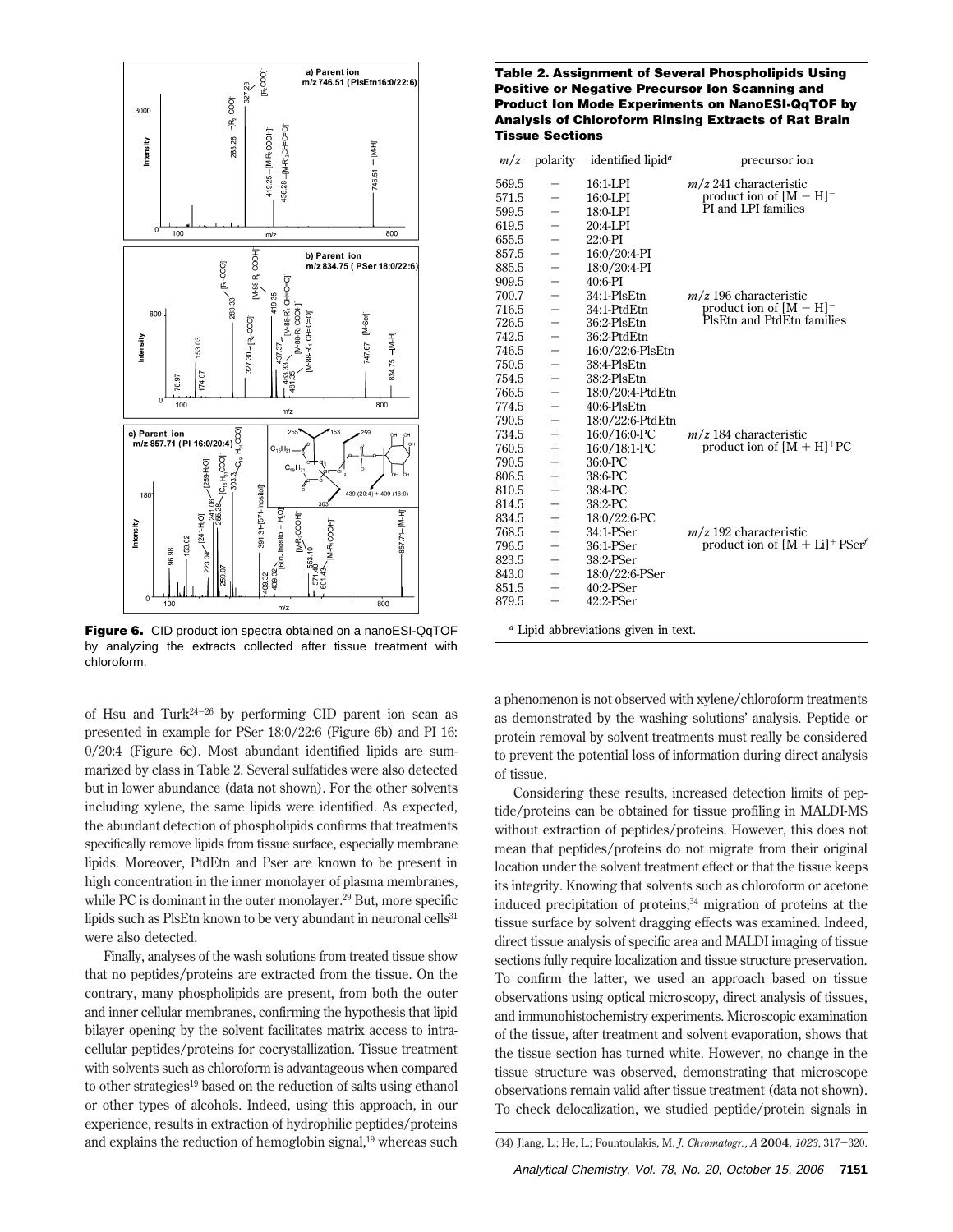

**Figure 7.** Immunohistochemistry staining for antibody directed against oxytocin of two adjacent rat brain sections (a) untreated and (b) rinsed with chloroform.

specific locations of treated and nontreated tissue of rat brain, known to contain specific peptides/proteins. Spectra of treated samples do not show major differences compared to nontreated ones showing no delocalization of compounds. However, immunohistochemical validation is a more powerful strategy for comparative analysis. For immunohistochemistry experiments, two adjacent rat brain sections were used, one section being treated with solvent and the other remaining untreated. The direct analysis of a section has confirmed the presence of the oxytocin peptide  $(M<sub>w</sub>)$  $= 1010.2$  amu) and protein precursor ( $M_w = 12822.95$  amu) in the tissue sections. Rabbit antibody against oxytocin was used on both sections. As shown in Figure 7 for treatment with chloroform, antibody labeling of the two sections is similar, demonstrating the same localization of the peptides and its precursor in the treated (Figure 7b) and nontreated (Figure 7a) sections. Similar results were obtained using xylene. Thus, treatment of the tissue sections does not generate any delocalization of peptides/proteins and can be used for MALDI imaging.

To study this matrix accessibility phenomenon using organic solvents, MALDI-MS imaging experiments were performed on tissues before and after treatment of adjacent rat brain sections. In this way, the potential of MALDI imaging following organic solvent improvement without delocalization can be examined. Particular attention was given to older tissue sections in these experiments (at least 6 months conservation). As seen on the images obtained after scanning (Figure 8c), it is very difficult to recognize rat brain structures in these conserved tissues sections without treatment. Following treatment with chloroform, the sections turn white and brain structures appear more clearly. For these experiments, either HCCA/ANI or SA were used as matrix depending on the mass range of interest. HCCA/ANI was used to explore the low-mass range corresponding to peptides (*m*/*z*  $10000$  whereas SA was used for proteins with  $m/z > 10000$ . For identified lipids, as expected, delocalization is observed with a decrease in the ion signal intensity. For peptides such as *m*/*z* 1394 (Figure 8a) analyzed with HCCA/ANI, the effect of the tissue treatment is clear. Few ion signals with no correlated localization are observed from untreated tissues, while significant increase of signal is seen on the reconstructed images of chloroform-treated tissues, with localization much more in relation with the structures of the region. Figure 8b presents the images reconstructed from the data collected after acquisition from two adjacent rat brains sections: the first one untreated and the second one washed with chloroform and with sinapinic acid as matrix. Considering the higher mass protein, here *m*/*z* 14 306, a remarkable increase in signal intensity is observed between untreated and chloroformtreated samples. MALDI images of long conserved samples untreated and treated demonstrate clearly the effect of solvent treatment on the signal increase and localization correlation improvement of peptides/proteins with no observed delocalization.



Figure 8. MALDI-LIFT-TOFTOF molecular images reconstructed from the data obtained by scanning two adjacent rat brain sections untreated (upper panel) and chloroform treated (lower panel) (a) for m/z 1394 with HCCA/ANI as matrix and (b) for m/z 14306 with SA as matrix compared to (c) pictures of the sections before matrix deposition for MALDI analysis.